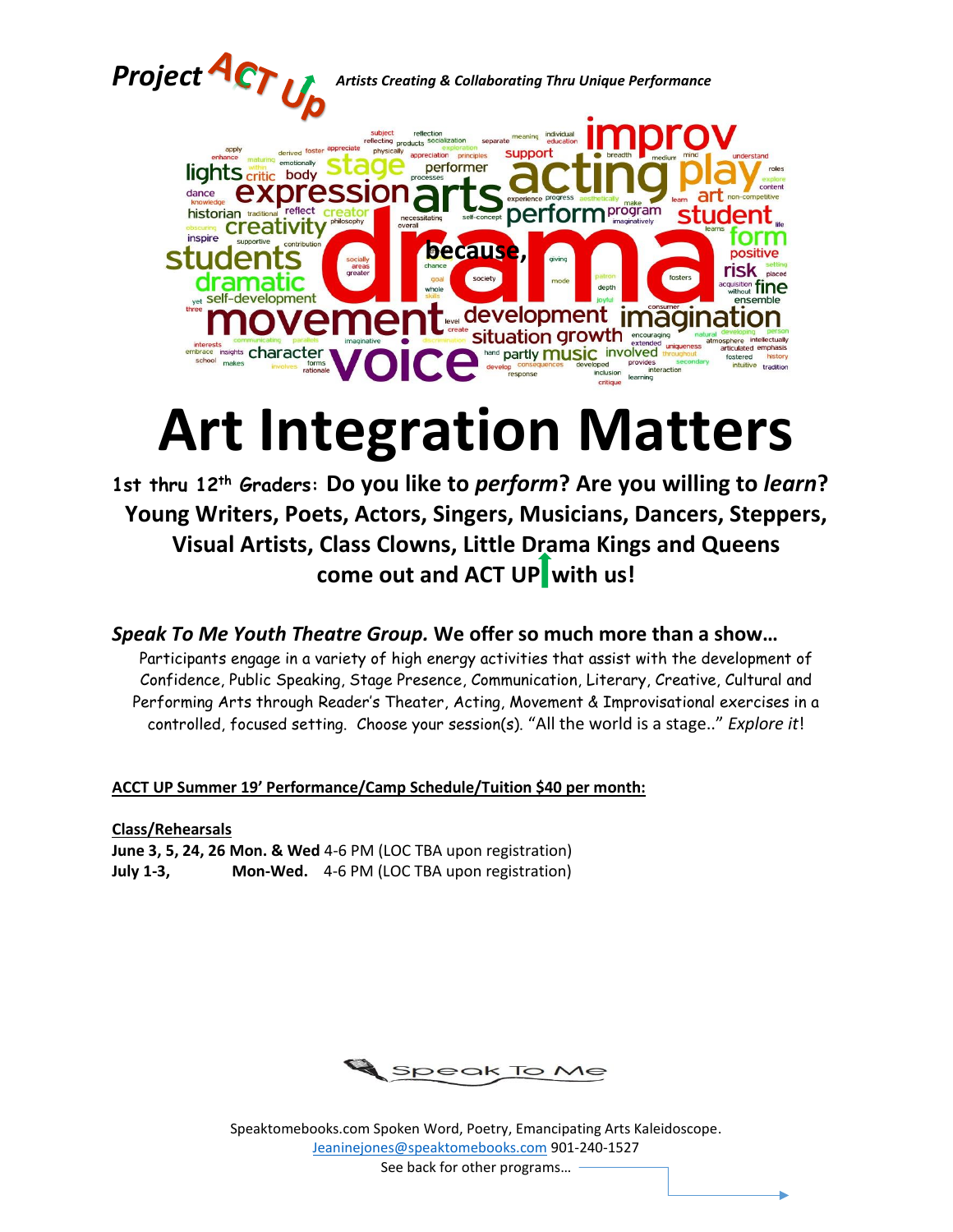

### **Performances**

*Freedom To Me & My Memphis*

**June 7 Friday** 2pm SSLA Newberry Elementary Arrive at 12:30 pm and should be picked up by 3:30pm **June 8 Saturday** 10-12, East Shelby Library performance at 11am (Community Outreach) **June 15, Saturday** 10-12, Juneteenth Memphis Robert R. Church Park Performance 11:05-11:15 **June 15, Saturday** 1pm Juneteenth Holly Springs Sam Cooper Park (Tentative) **June 15, Saturday** 3pm Juneteenth Oxford (Tentative) **June 21/28, Friday** 5:30 Power Summer Camp Performance **July 6, Saturday** 10-12, East Shelby Library Performance at 11am (Community Outreach) **July 6, Saturday** Juneteenth Holly Springs MS Park Tentative 2pm

## **Great Opportunity**

H.A.M SLAM

**June 1 & 8 Saturday** 1-4, Orpheum Poetry Workshop **FREE must sign up online OPTIONAL/**

<https://orpheum-memphis.com/event/history-around-memphis-workshops>

*Finalists perform*

**June 15, Saturday** 6 pm, *H.A.M. SLAM* Orpheum's Halloran Center for Preforming Arts Poetry **FREE must** 

**sign up online OPTIONAL/**

<https://orpheum-memphis.com/event/history-around-memphis-workshops>

*Winners win tickets to see* 

## *Hamilton*

#### **ACCT UP Fall Session 2019/Tentative Schedule/ Tuition \$40 per month:**

|       | Tues-Wed September 3-4,      | 4:30-6:30 brief Family Orientation |                   |
|-------|------------------------------|------------------------------------|-------------------|
| Mon   | September 9, 16, 23          | 4:30-6:30 Mon                      | October 7, 21, 28 |
| Wed   | September 11, 18, 25         | 4:30-6:30 Wed                      | October 2, 9, 23  |
|       |                              | 4:30-6:30 Fri                      | October 4, 25     |
| Mon   | November 4, 18 4:30-6:30     | Tues 5, 12, 19 5:30-7:30           |                   |
| Wed   | November 2, 13, 20 4:30-6:30 |                                    |                   |
| Thurs | November 21 5:30-8:30        |                                    |                   |
| Fri   | November 1, 8, 15, 4:30-6:30 |                                    |                   |

**FRI. Nov. 22 Show 5-6pm arrival 4pm** *Holiday Stories* **(excerpts)**

**Select Saturdays at East Shelby Library TBA**

**ACCT Up Spring 20' Session/Tentative Schedule/Tuition \$40 per month:**

January 6 – April 30 *The Wiz* (excerpts), **Saturdays TBA**



Speaktomebooks.com Spoken Word, Poetry, Emancipating Arts Kaleidoscope. [Jeaninejones@speaktomebooks.com](mailto:Jeaninejones@speaktomebooks.com) 901-240-1527

See back for other programs…